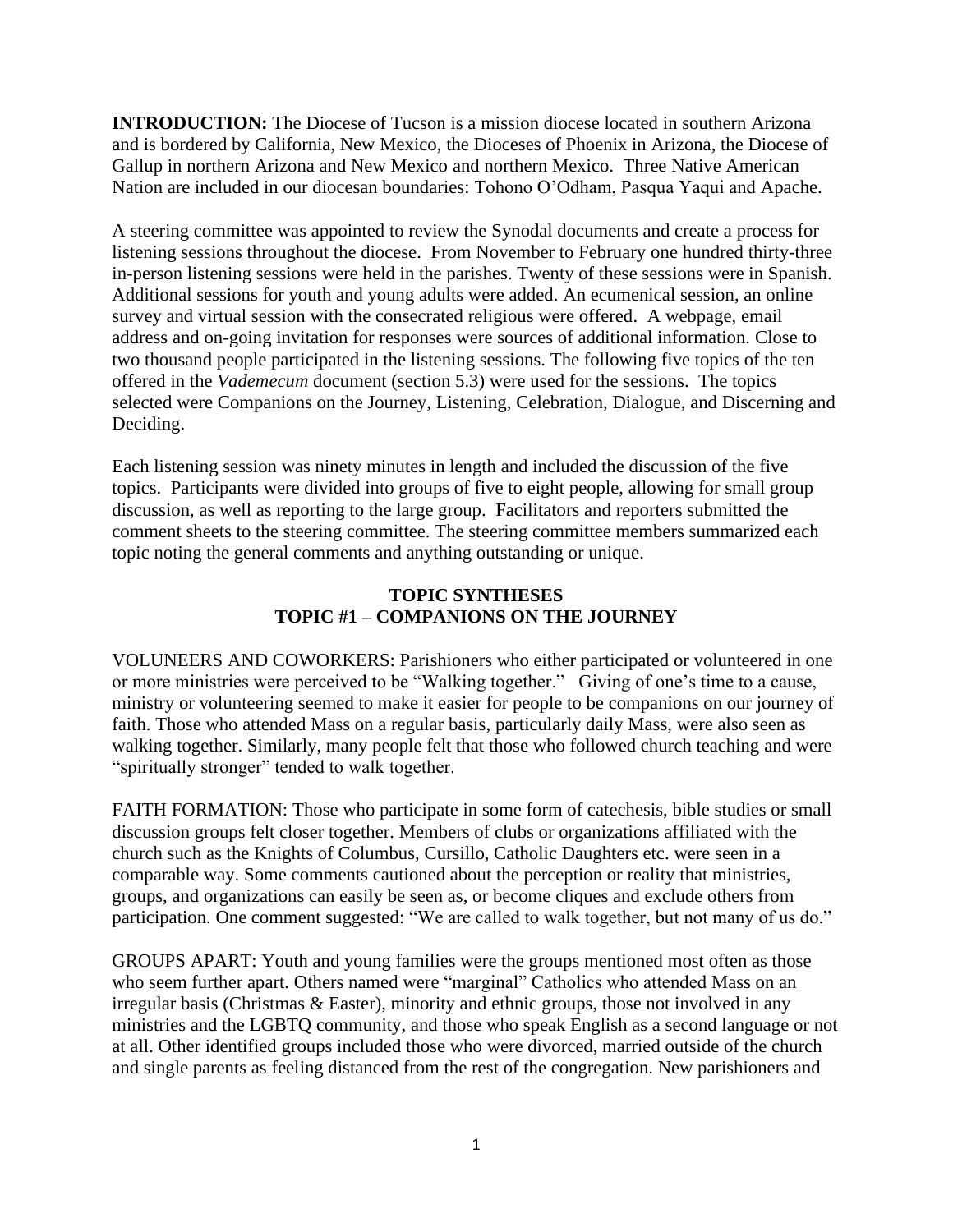visitors, especially winter visitors, those who have been reluctant to return to in-person participation and the elderly who are homebound were also mentioned.

NEED FOR PROGRAMS: The sessions revealed a genuine concern to connect with and draw the youth, young adults, and families into the Church. Problems identified that were related to this group included a lack of programs for the youth and young couples, "losing" young people after they have received their sacraments and parish ministries and groups dominated by older parishioners.

WELCOMING: The call to bring people together expressed itself in various ways. The most frequent comment was to "be more welcoming" inclusive and open to accepting "people who are different than us." One comment that stood out was to create a "culture of involvement" which could include a parish welcoming committee to reach out to new parishioners; having greeters at Mass and encourage a personal invitation to involve new people into ministries, groups and other volunteer opportunities were mentioned.

EVANGELIZATION: Many comments indicated a need for more evangelization to the general community and to lapsed Catholics. Some reminded us of the "missionary nature" of our church and our baptismal call to evangelize and others suggested that we might learn from other faiths on how they draw people in. More opportunities for adult catechesis, bible studies and small groups were also suggested. Many participants had varied comments that indicated a need for us as a community to become less judgmental of others and better listeners.

OBSTACLES: The comments from this topic revealed some communal experiences but also showed some divisions that exist in our Church very similar to those in the secular world. Though groups and individuals were identified as being "further apart" or "left on the margins", there is still some reluctancy to accept them as companions on the journey. As one participant succinctly stated: "We identify with a political party first rather than as a Christian."

## **TOPIC #2 – LISTENING**

OUTREACH: This topic surfaced discussion about the ways in which parishes have programs and service groups that reach out to those who are experiencing poverty and are marginalized. Programs such as the St. Vincent de Paul Society and groups like the Knights of Columbus provide opportunities to listen to those who are most vulnerable and practice compassion. Participants feel that they are being called to justice and service to all who seek help but recognize that there are many in need that do not ask for help. In the area of social exclusion, many are left to question how they should reach out to those in the LGBTQ community, those who feel excluded due to cultural or racial barriers, and those who feel shunned by the church.

EXCLUSION: Overall, the participants feel that the laity is not listened to. There is a feeling of exclusion if a person does not explicitly belong to a group within the parish or the church at large. An overwhelming number of participants feel that women are well respected in parishes as they are leaders in many ministries. However, for as much as women are present in the life of the church, many feel they should have more opportunities in leadership. While women seem to play a big role in the life of the community, many indicated that lay men are less involved. The same was said regarding young people. Many indicated that the church does little to involve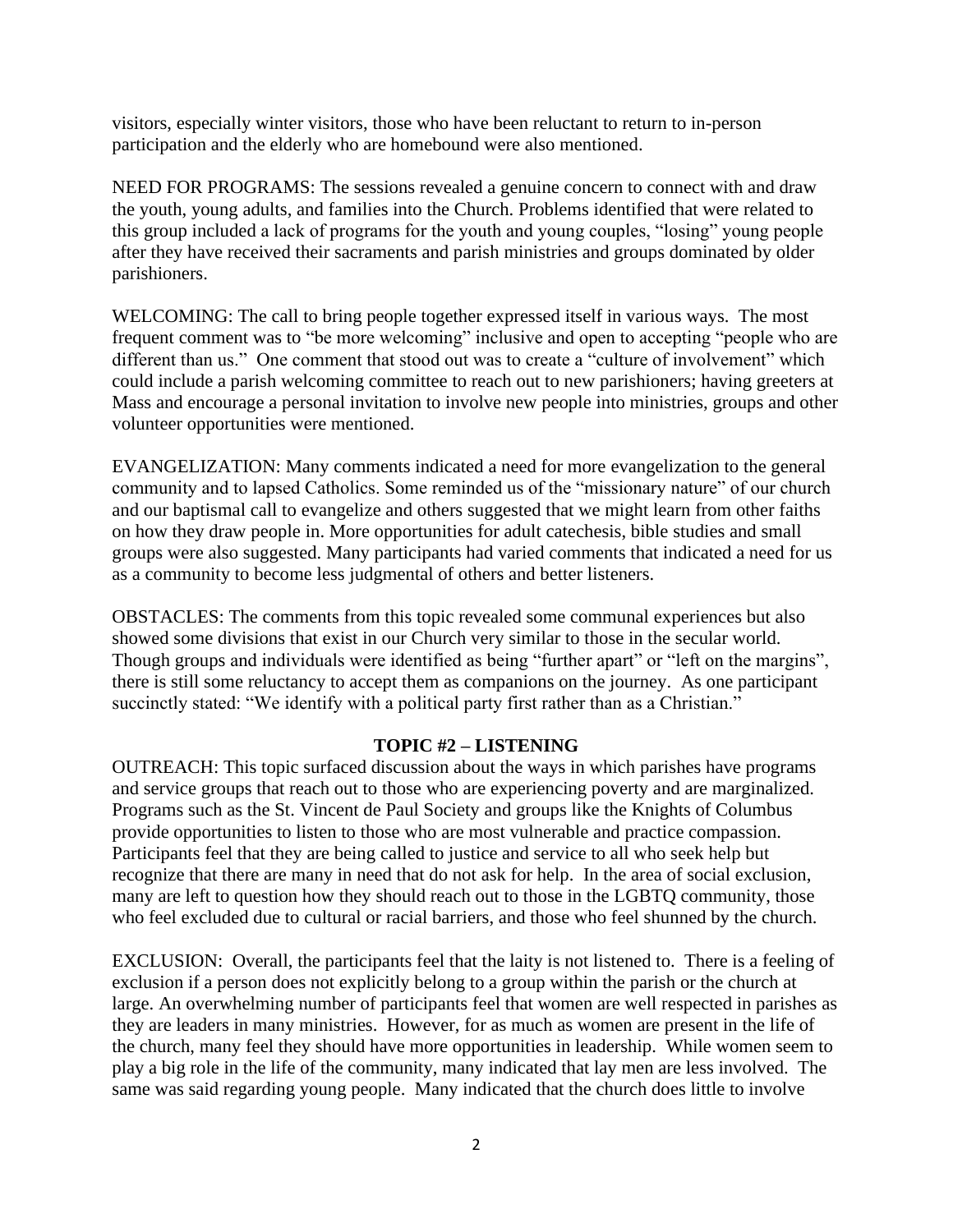young people in the life of the church although some parishes do provide youth groups and opportunities for youth ministries. There is little invitation for young people to speak up and be heard, although many indicated that they are willing to listen. Fewer young people and families attend Mass regularly. Many parish groups and programs are primarily run by those who have been there for some time creating an unwelcome feeling for newcomers. Lastly, other groups that feel excluded are those experiencing language barriers, cultural differences, and those that live far from their parish, specifically those in rural areas.

BROADER COMMUNICATION: Many participants expressed that there is a need for better communication within their parishes and within the structure of the church. The "top-down" perception leaves communities without a way to be heard. Many indicated a desire for the Bishop to be present in their communities and invite them to dialogue. While most feel listened to by their priests/pastors, they would like to feel more informed within the larger scope of the church. Some suggestions included regular listening sessions/forums at parishes; the use of technology although not perfect, is an option; creating a space for dialogue rather than monologue diminishing feelings of being judged or offended due to age, race, language, and other social issues that carry a stigma such as divorce and LGBTQ issues.

PREACHING AND TEACHING: In a more literal sense, many participants indicated difficulty in connecting with the readings and homilies. For engaging young people, bringing real world experiences and relevance to their lives may entice them to come and listen. Some indicated difficulty in being able to understand priests/pastors/lectors for whom English is not their primarily language. And lastly, many indicated difficulty in being able to hear during Mass due to poor technology. There is much concern for those who are elderly and those who experience hearing loss.

MARGINALIZED MEMBERS: Overwhelmingly, many participants indicated that their communities do not engage those on the margins and would like to see more outreach. Others felt that it was difficult to know who needs assistance or needs to be heard within the community. The impression is that many who are on the peripheries do not speak up for fear of judgement and shame, so it becomes difficult to know who needs help. One participant stated, "Those on the peripheries do not come to church. We can't listen to them if they are not there." A secondary rationale for why we do not listen to those on the peripheries is that people are often too busy in their personal lives. They feel constrained by life commitments and limited amounts of time. Lastly, many participants felt that their parishes just do not have the resources to reach out effectively to those that feel they are not welcomed in the church.

### **TOPIC #3 - CELEBRATION**

Prayer and liturgical celebrations inspire the people to live the Christian life, to make good decisions based on the teachings of the Church enhanced by the preaching. They want young people, those on the margins and everyone to feel welcome, especially in ways the laity can participate in the celebration of the liturgy and Sacraments. Responses to this question included and understanding that the celebration of Eucharist is the summit of Catholicism. They stated that faith is personal but is enriched by sharing and celebration at Mass and the other sacraments of the Church.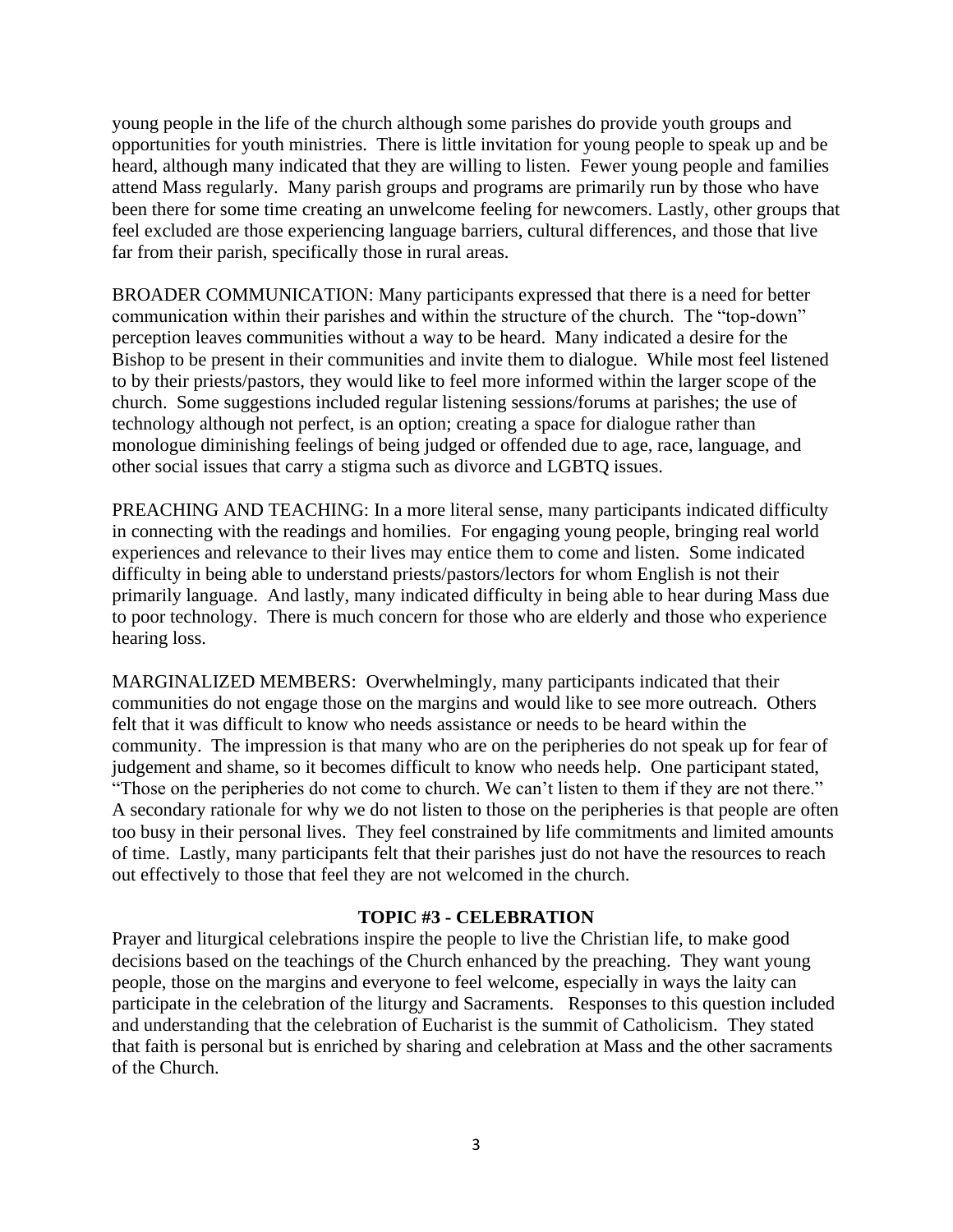PREACHING: The importance of good preaching during Mass takes the message of the Gospel and makes it practical and real for the people who are gathered. The preaching of the deacon can sometimes be closer to the experience of the people in the pews. The preaching inspires people to go out and do what the Mass is asking of us. They stated the desire to share their faith with others after hearing a good inspiring homily. Homilies can influence decisions for us as individuals and as families and members of the parish community. Well prepared and inclusive homilies help people incorporate the Mass into our own life outside the Church building. Homilies that are well thought out and shared well by our homilist build our faith and desire to fulfill our faith through action.

COMMUNAL PRAYER: Liturgical celebrations feed a desire to live in charity. The act of praying together identifies a faith community, not just individuals coming for their own sake, but leading to outreach to the local community. It opens the doors to the Catholic Social teachings as they are preached from the Liturgy of the Word. The prayers of the Faithful inform the community of opportunities for prayer and outreach. Times for Eucharistic devotion outside of Mass are a means to better understand the call from God to bring the Good News to others. The music helps us feel closer to God.

ON-GOING FORMATION: many respondents requested information and instruction to assist them in understanding the Mass. Why we do what we do and what does this all mean for our lives. Instruction about the Mass, the Sacraments, devotional life, and Sacred Scripture were among the areas of concern and question. Weekly attendance at Mass is the beginning, but there is a desire to find more ways to bring the community members together. Study, devotionals, and faith sharing are ways to strengthen this desire. We need to have missals and hymnals that help us pray.

PARTICIPATION IN THE LITURGY: Parishes can use external events to keep the parish families engaged. They should encourage participation in liturgical ministries through special invitations, preparation classes, and overall encouragement for the youth, young adults, families with young children, and all who can assist in the areas of ministry open to the laity.

OTHER: There were specific comments about various forms of the celebration of the Mass. Specific comments included are: *Latin Masses are taking us to the past; don't do them. Make the Mass vibrant so it won't be rote and routine. The liturgy of the Word and liturgy of the Eucharist is food for the journey. We need amazing preaching, making homilies relatable to everyday life.* 

## **TOPIC #4- DIALOGUE IN CHURCH AND SOCIETY**

BARRIERS: The responses to these questions from those attending listening sessions give us a glimpse into how the laity perceive dialogue in their community. The overwhelming responses indicate that the laity do not feel important to the Church. Many expressed the pain of being overlooked or not listened to at all, especially women. Language barriers between the laity and priests was cited as a roadblock to dialogue. A complaint mentioned in the responses concerned pastors who have an attitude of "it's my way or the highway" (direct quote from a respondent).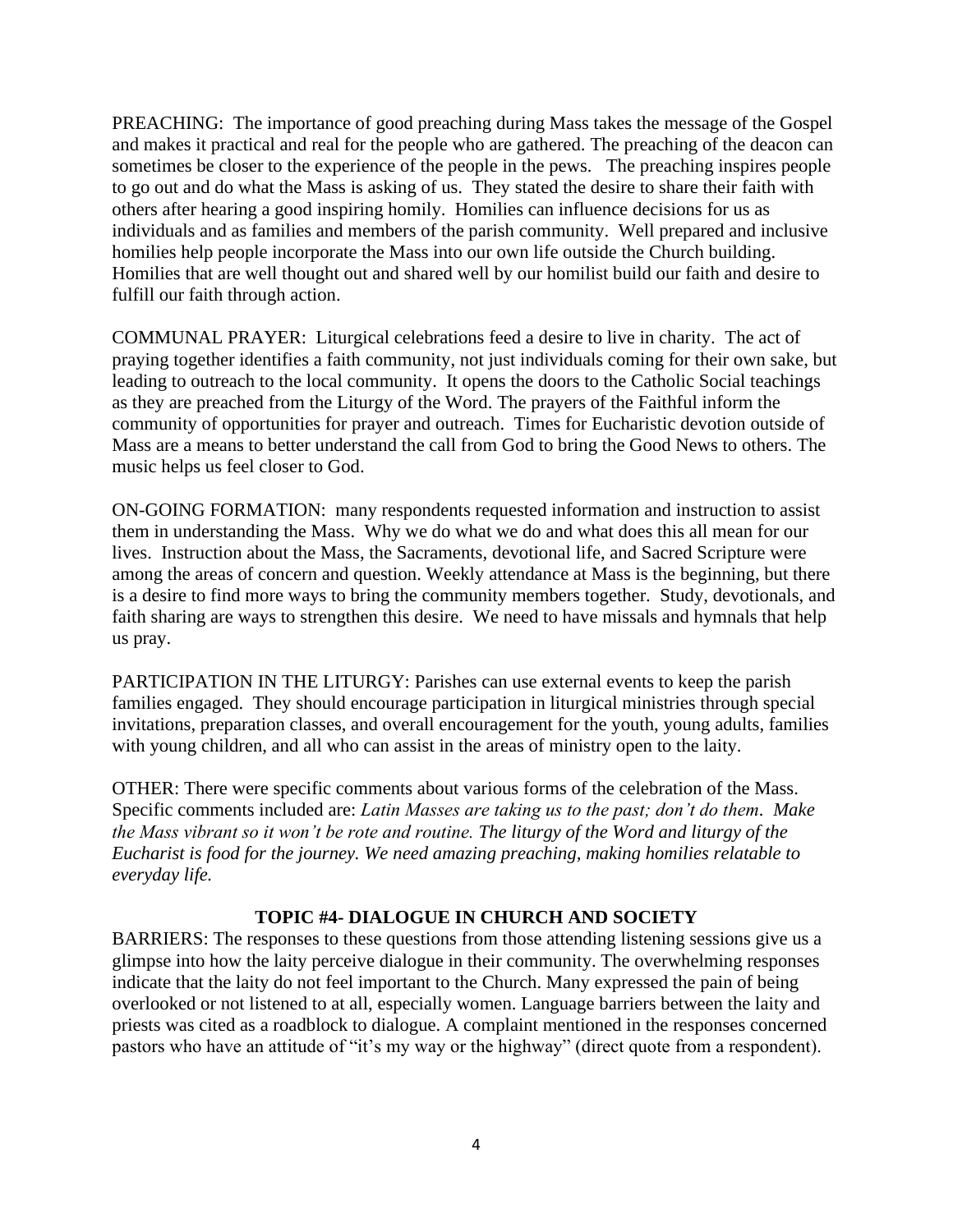TRUST: While there was an acknowledgement of parishes resuming normal parish activities with potlucks, retreats, and some Bible studies, many of these activities are often tainted with politics which provoked responses seeking a "politic-free" Sunday. In the responses we heard the need for stronger parish councils and lay leadership. Many of the respondents indicated that their parish no longer had a parish council and felt that was an important area of concern for the laity and parish in general. The need to establish trust between the laity and parish administration was expressed numerous times in the responses. Without this trust, there is little opportunity to address difficult issues that arise within the community. The lack of dealing with these issues was characterized with "avoidance", "compromise", and "not rocking the boat". Without this trust, participation by the laity is weak.

ADMINISTRATION: There were particular issues important to the respondents that they felt the Church needs to address. These issues fell into two categories. The first category centers on administrative issues in particular the setting of Mass times and activities when more people could participate, churches being locked during the week prohibiting visits, the lack of youth ministers, and priests being removed from parishes without explanation.

DOCTRINAL TEACHING: The second category of issues centers on Church teaching. Responses show a strong desire for clear teaching on the following issues: abortion, homosexuality, the True Presence of Christ in the Eucharist, as well as social justice issues. Along with this is a concern for Catholics knowing so little about the faith, people leaving the church and the young not being listened to. The need for evangelizing within the parish itself was a strong concern for many.

CATHOLIC SOCIAL TEACHING AND SOCIETY When it comes to the Church dialoguing with society, there were strong opinions. Many commented with disappointment about the role of the United States Catholic Bishops not providing clear direction on church teaching. One respondent said, "How can we every day Catholics agree on things if our bishops can't agree?" And "What are we, the Church, supposed to do about politicians who claim to be Catholic yet ignore church teaching?" There was agreement that the Church leaders should focus on core beliefs, teaching those beliefs, and adhering to them rather that getting involved in politics, the environment, and economics. These are spheres in which the laity are more expert, and the Church should not be involved. This last section really speaks, in our opinion, to the lack of understanding of Catholic social teaching and supports the need for more, clear direction from our bishops, more adult faith formation opportunities, and continued dialogue.

## **TOPIC #5 – DISCERNING AND DECIDING**

In reviewing the responses for this section four common themes from the respondents: decision making is top -down; communication is not transparent and needs improvement; the importance of pastoral councils; connecting the traditions and beliefs of the church to the decision-making process. Below is a summary of the findings after careful review of the respondents' submitted notes.

DECISION-MAKING: The first theme identified that most decisions made in the parish were made from the top-down. Most of the comments about decision making stated that the laity had no role, or a very limited role in parish decisions. Most commented on the authoritarian role that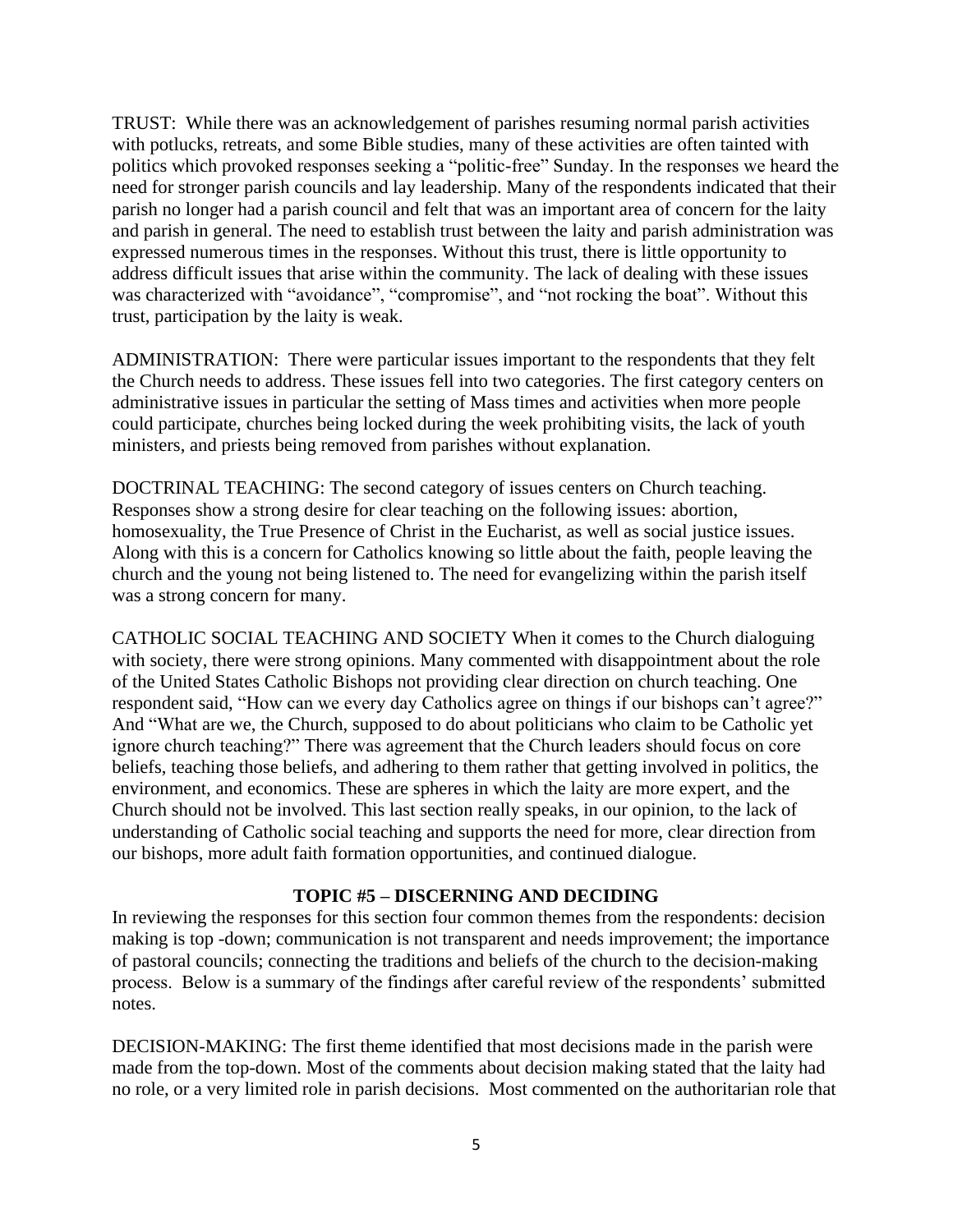a Priest plays in the process, "hierarchy speaks and the laity salutes", "old style of decision making," and "the Priest decides." Another concern was echoed about the lack of inclusion in decision making, "consultation with a select group of people only". There was a big concern regarding the lack of transparency and consensus regarding important decisions in the parish that would impact the entire parish community. The written comments expressed a general concern among the participants that the laity in most parishes were not being listened to or even asked to participate in the process.

COMMUNICATION: The second theme identified is the need to improve communication and transparency between the Parish and the Diocese. Specifically, a need to seek local parish input in making Diocesan decisions that will impact the life of the parish. "There was a feeling that informed decisions can only be made through consultation and discussion with and between parishioners and priests." "There should be increased communication between the Priest and the parish regarding budget decisions that impact the parish." There was strong sentiment expressed that a formalized process for regular and consistent communication to all parishioners on all issues was not practiced regularly. People are feeling that they are not included in pertinent communications between the Diocese and the parish and are feeling left out.

PARISH PASTORAL COUNCIL: In the Third theme the respondents placed a higher value on the establishment and use of organized meetings, specifically Pastoral Councils, as a mechanism to improve communication, transparency and decision making. This was a consistent theme in how to improve the action of deciding and discerning. The participants made specific and consistent statements about the role of the pastoral council and decision making; "every parish should institute and require a Pastoral Council" and the Council "must be representative of the laity in culture, language, skills, and faith formation," "all people in the parish should be represented on the Pastoral Council." And that "all should be invited to be stakeholders in the decision-making process." The opinion is that by doing so would provide unity in the parish, thus providing increased communication and transparency for all. Pastoral Councils should be as open as possible, "avoid placing Father's friends on the Pastoral Council." Pastoral Councils should be transparent: "they should be open in dialogue with published agendas and results of votes." A high number of the comments that were made regarded the importance of Pastoral Councils, implying that many parishes do not have or use them effectively.

FAITH AND DECISION-MAKING: Finally, the fourth theme identified the need for connecting the traditions and beliefs of our faith in the process of decision making at all levels of the Church's life. Statements were very strong in expressing the need for and the importance of prayer and spiritual discernment in the process of addressing issues regarding the life of the parish. One of the comments, "pray to the Holy Spirit for guidance and make God the center of decision making," truly described how people were feeling. Without God at the center, they stated that nothing else matters: "all of our decisions should begin with the question; "what the Holy Spirit would say to us and the community." There was an expressed feeling that the clergy: Priests, and Deacons, should be the first teachers of the faith and provide guidance to the community regarding the process of discernment and deciding. The establishment of focus groups such as Pastoral Councils, Finance Councils, and efforts in transparency and improved communications "would deepen the faith of the community and those entrusted for its welfare."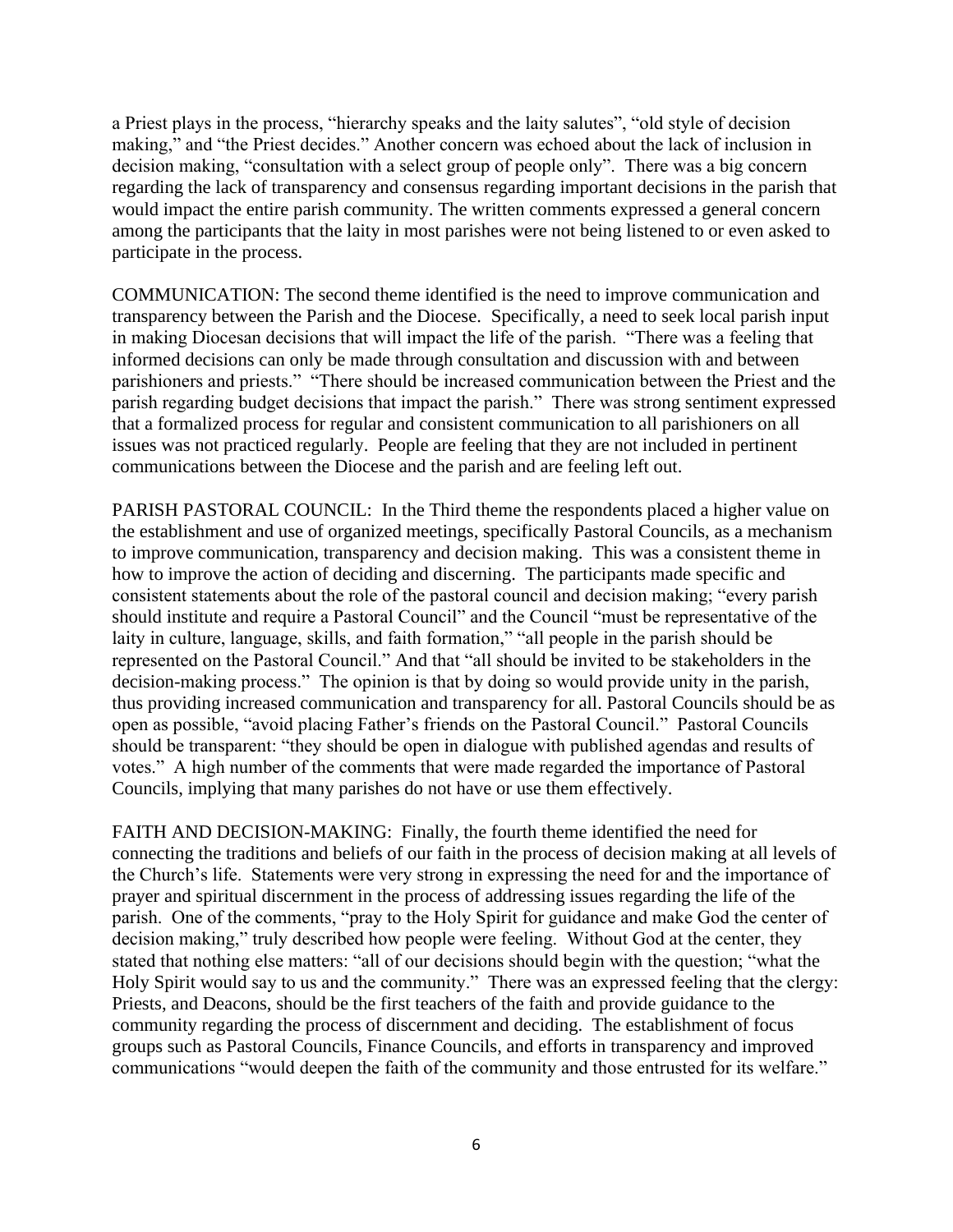The common theme of "starting with prayer, and simply, "pray!" and "decisions need to be Christ centered" resonated with the participants.

## **YOUTH COMMENTS**

More than two hundred teens were present for the youth sessions from the six high schools in the diocese and four parish youth groups in different areas of the diocese.

**COMPANIONS ON THE JOURNEY:** The youth recognize community is important. Family members and teachers are often their closest companions. They recognized that the church is by nature inclusive and welcoming; however, there are reasons why some feel left out. They feel judged, especially when their lives fall off moral standards like not being part of a "traditional" family, not attending church, or disagreeing with specific church teachings. Realities such as poverty, people with mental health issues, or LGBTQ individuals are not well understood and included in the life of the church. Almost unanimously, they said young people (teens) are not listened to. They ask us to be kind to those who have not found Christ and those who have a complicated relationship with the church and its teachings.

**LISTENING:** Being listened to is identified as being able to "get something off the chest;" it means feeling safe and heard, not judged. The church tries to relate, but it comes off as judgmental. The preaching and the actions do not always match, and kindness and acceptance are not perceived in some scenarios. They said God speaks through people's stories, especially the most vulnerable. The church needs to listen to people's lives without judging. Women and youth are the least listened to in the church. They identified themselves as a group not fully included. In the church, "we get answers to questions we never ask, and our questions are never/poorly answered." Because of the situations at home, like divorce, many teens experienced the effects of shaming and exclusion. All teens felt that the synodal session was the best/first time they were listened to. They want more opportunities like that. "God speaks through young people!"

**CELEBRATION:** They expressed appreciation and admiration for the liturgical life of the church and prayer, yet they struggle to feel connected. Monotony and lack of participation make prayer and liturgy rather tedious. Youth lacks representation in liturgical ministries. It is difficult to feel motivated when there are not more people their age around. They would love to be invited to share their gifts. They invite the church to "modernize" the Mass and strongly encourage priests to preach in ways they can relate to. In some cases, "Mass is strict, serious, and robotic," in other instances, Mass is sloppy, to the point that they cannot understand what the priest is doing or saying. They highlighted some experiences, such as the Kairos retreat and Arco Iris (Youth group ministry from Mexico), in which they experience leadership and connection. They identified the Sacrament of Reconciliation as a safe space. "We believe we need to get youth more involved and make it enjoyable."

**DIALOGUE:** Bringing teens together to participate in these synodal sessions was groundbreaking for them. They felt heard. The church has fostered meaningful conversations to address pressing issues. The church usually provides answers; however, they sometimes do not match reality. The church's teachings and the bible itself are often used as weapons. Answers are generalized, and LGBTQ issues seem to be caught in the middle, making them complicated, divisive, and stand out among other issues. Some teens perceive the church as non-safe altogether. They often hear negative things about realities that interest them. Social media is a core reality in their lives, yet many adults criticize it without understanding its importance and influence. There is a longing in teens to dialogue about important issues such as LGBTQ, racism, sexism, women's issues, poverty, abuse, and the environment safely and with non-judgmental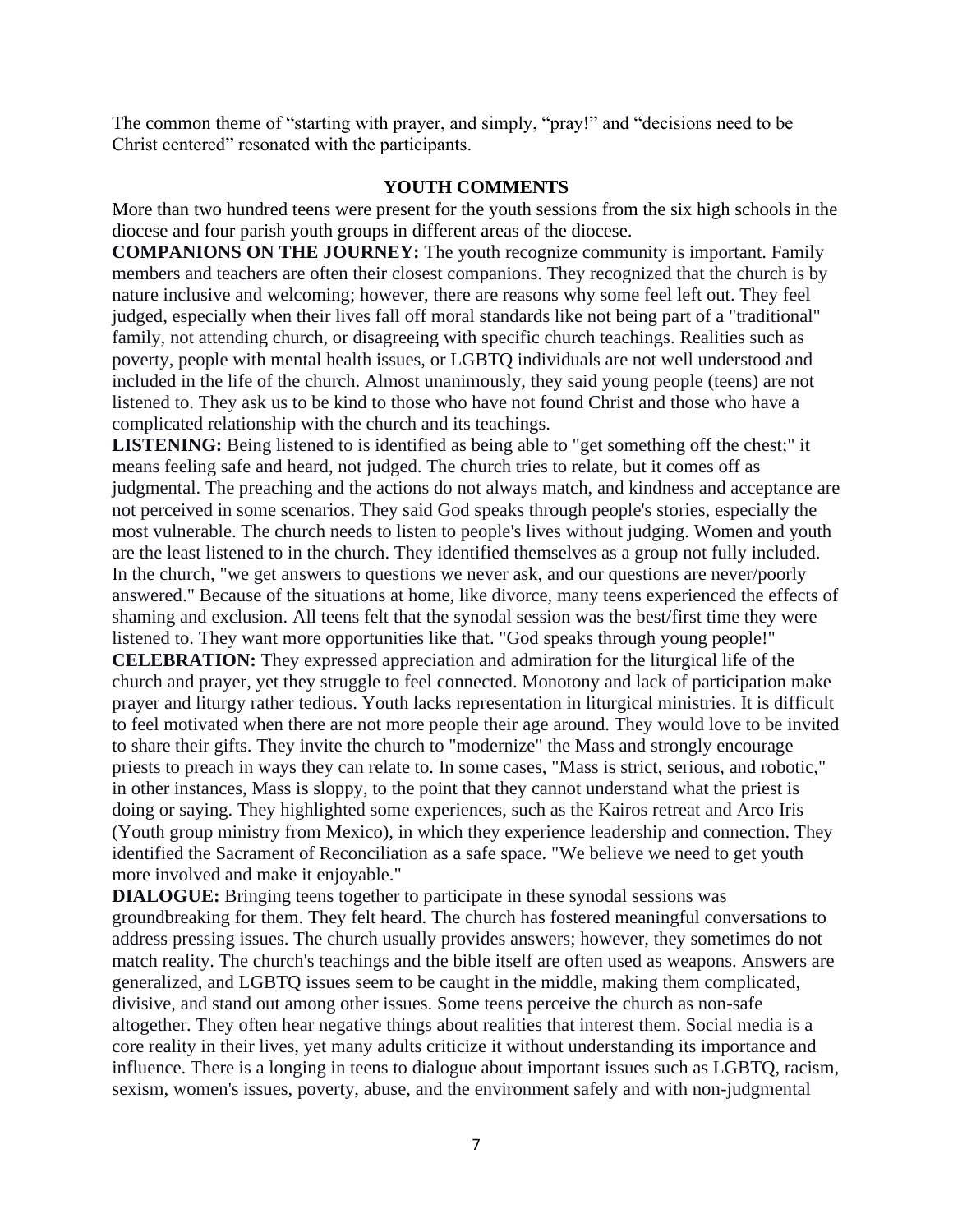adults. Some are aware of the division inside the church. They see adults and Church leaders taking sides in different matters, including fundamental teachings. "Politics and religion should be separated." Students seem to perceive hypocrisy on the part of adults and church leaders. Nevertheless, there is a great desire and openness to have more sessions mirroring the synodal sessions. A recurrent highlight was the sacrament of reconciliation. Teens identify the sacrament as a "safe space," meaning they can talk and trust.

**DISCERNING AND DECIDING:** In most sessions, we did not get to this point. We noticed they do not know much about how the church discerns and decides.

#### **YOUNG ADULT COMMENTS**

**COMPANIONS ON THE JOURNEY:** Those seen as being left out by the Church are LGBTQ persons, those experiencing faith struggles, those living in poverty, and singles to name a few. While there is an acknowledgment of youth and young adults being left out, there is a feeling of being part of the greater Church, the Church as a whole. There is a disconnect with individual parishes which seem to be more problematic in developing relationships. Factors relating to this disconnect range from parish priests not being welcoming, adult church members being judgmental, gender-exclusive language being used, excluding others such as the LGBTQ community, those who are single, political discussions that lead to isolation, those experiencing divorce, abuse, those living in poverty, and fertility issues. To assist in strengthening relationships within the parish, adult catechesis was mentioned as necessary. One group stated "If the church is stagnant, then the layperson is burdened with starting and providing that community themselves" which speaks to the lack of adult catechesis, communication, and relationship. How can the Church do a better job of accompanying those on the journey? Offering adult catechesis classes is a first step in helping people see that our faith is not just about rules but about the values we live by. Including young adults on parish councils, talking about real-world issues and how our faith intersects with those issues, welcoming young adults to participate in parish ministries, and offering more guidance to young adults at the diocesan level.

**LISTENING:** Young adults acknowledge the importance of listening to broaden their own experiences and understand the viewpoints and experiences of others. God speaks through the younger generation in that there is a deep desire to meet people where they are, to be accepted, and to stand up for others, particularly through social movements. There is a feeling that the listening is a one-way street. The perception is that the church does not listen to young people instead "forced listening" is the norm and the young people see that those being listened to more often are those with experience or money. Listening took on different meanings among those who met. There were questions about how race and ethnicities are represented in church artwork as a means of listening to others, the use of technology that can distract and polarize, yet offers devotions that can strengthen one's prayer life. Young adults are experiencing poverty at high levels due to school debt and stagnant wages and are searching for emotional and spiritual support and not finding it. Finally, one group commented, "the church is seen as sometimes blaming people for leaving the church, instead they need to be asking why they are leaving". **CELEBRATION:** During the COVID-19 pandemic, online masses were offered as a way to stay connected with the church. Young adults felt disconnected with this type of worship citing it like "going through the motions rather than true worship." There is a preference to attend Mass in person, being able to engage with others, and physically being present to the Eucharist. Return to in-person Mass brought the discussion about the quality of homilies, lack of opportunities for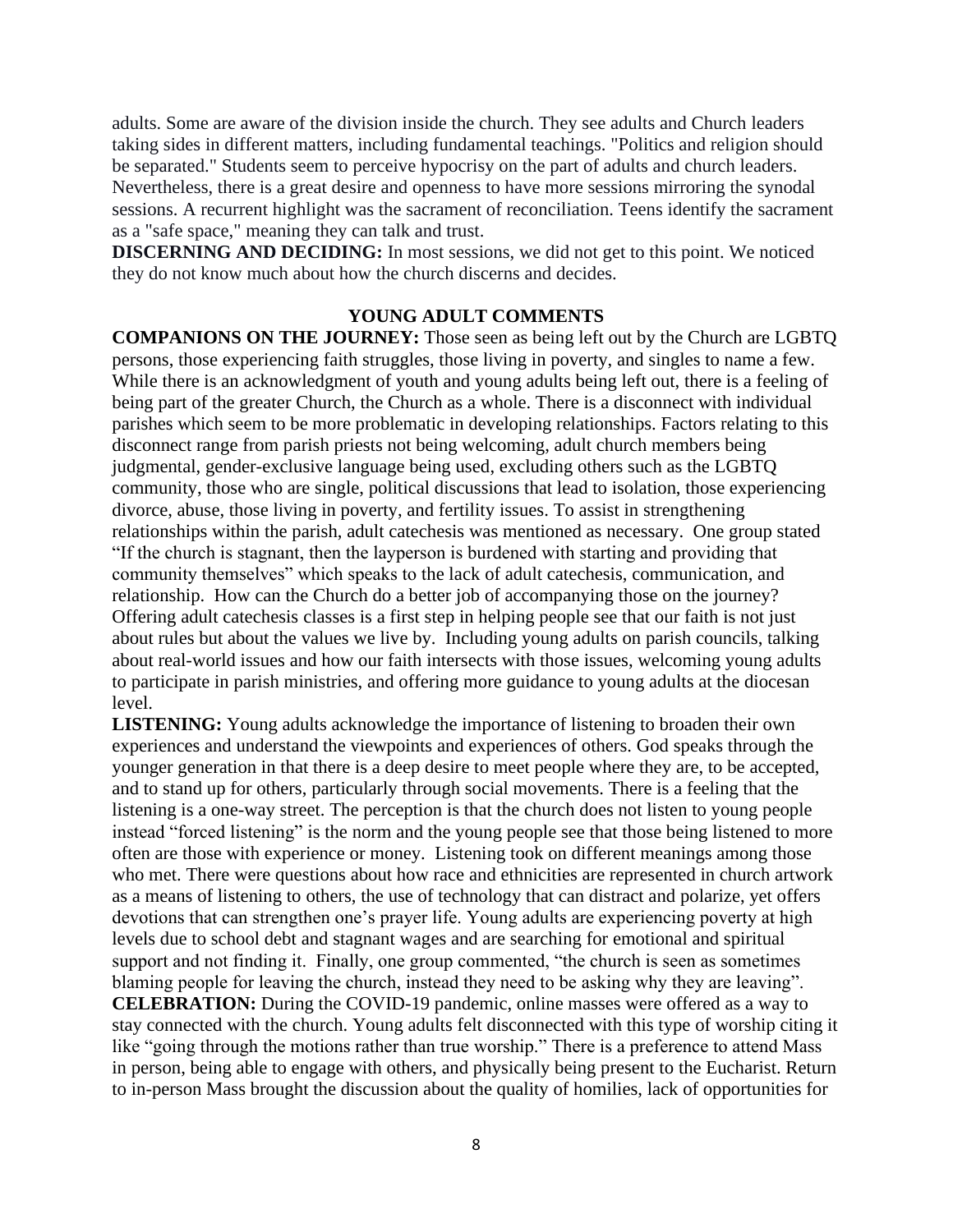volunteering at Mass for young adults which speaks to a personal invitation to participate, and a need for catechesis on the Mass itself, particularly on the Real Presence of Christ. What are we doing and why are we doing this? Liturgical Music was another aspect discussed. Music that is prayerful and inviting for congregational singing was noted as a way to be more inclusive and meaningful. Other practical suggestions were to have open access to chapels, access to confession beyond "making an appointment", scheduling activities outside of the 8-5 workday, and providing a directory of "mentors" (lawyers, electricians, teachers, doctors, etc.) who could lead to a greater sense of community.

**DIALOGUE:** The current state of dialogue within society, in general, exists within the Church as well. Lack of trust, oversimplification of issues – "you're with God or you're not", and judgmental attitudes towards those who think differently are roadblocks to genuine dialogue. Issues such as abortion tend to be the sole focus of life discussions when listening to women and accompanying them through their painful experiences is important. The church needs to be more proactive in promoting a consistent ethic of life. Continuing education for adults is so important to have a congregation who are knowledgeable of the faith. Stories of the saints and their imperfect lives need to be shared as a way to connect everyday life and struggles with those of the saints. Some parishes were identified as being open to good dialogue about issues while others are not. Real-life conversations need to be part of parish life. A simple response of a bible verse and outdated argument does not promote understanding but further alienation. A focus on God's ever-present love for us should be included in tough discussions on premarital sex, abortion, LGBTQ issues, divorce, and social issues such as the environment.

**DISCERNING AND DECIDING:** Overall there was self-identified ignorance on how the church makes decisions and a sense that the laity are not part of that process. The church hierarchy is seen as missing out on the perspective of the people in the pews. This synod process is encouraging but there is skepticism on how this information will be used and shared. Transparency and trust go hand in hand. Publishing financial reports, openness about abuse issues within the church, openly discussing LGBTQ issues, hearing the voice of women, and using language that does not exclude or isolate particularly unmarried young adults, are ways in which the church can improve discernment and decision-making processes. There is a desire on the part of those responding for more opportunities such as this synod session to having their voices heard and being part of the process.

#### **APPENDIX 1 - CONSECRATED RELIGIOUS**

Thirty-five men and women religious gathered for an online meeting.

**Companions on the Journey**: The challenges of the pandemic and the struggle to do ministry were expressed. They named groups that feel isolated, separated or as outsiders as conservatives; Vatican II followers, Native Americans, and LGBTQ, divorced, separated, English/Spanish split, and elder. There is a need to go to the margins, asking how we reach nominal Catholics and offer a better explanation of the meaning of solidarity. Those who feel included are Parish Pastoral Councils, Schools, affiliated groups in parishes. The need for adult faith formation to help us learn is apparent and there are two extremes, namely, the people in the middle that those that don't seem to fit.

**Listening:** Transparency at the parish level is not obvious when leadership informs the people and/or keeps decisions hidden. Ways are needed to listen to the people, especially the marginal groups. One named the unheard voices as "the women who have had abortions."